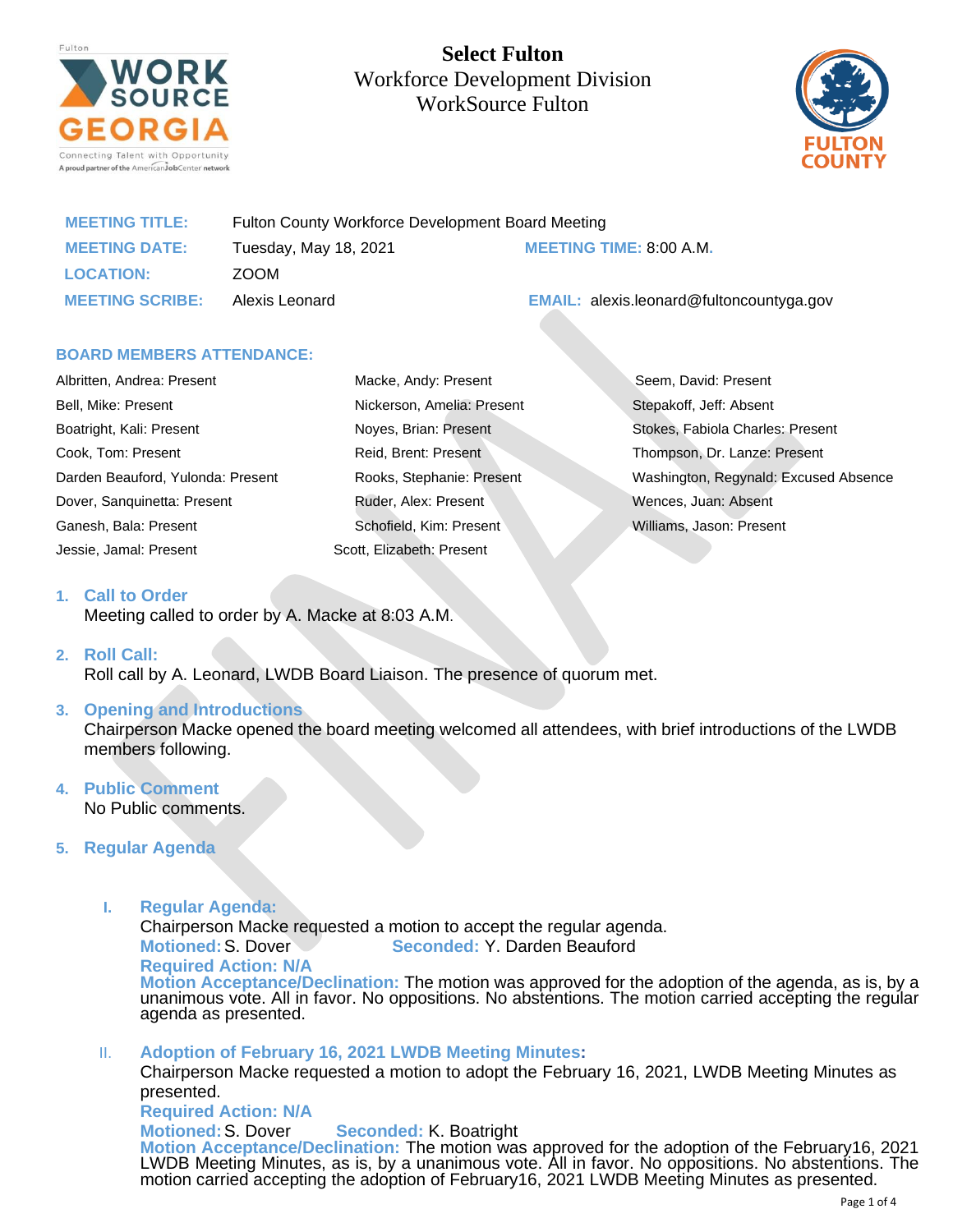# **6. Director's Report**

# Workforce Response to COVID-19

B. Lacy, WorkSource Fulton Division Manager, provided a director's report on the impacts of COVID-19 on WorkSource Fulton. As of March, Fulton County is at just under 5% unemployment rate. The previous figures were readjusted, and Fulton County's unemployment rates were slightly higher than previously discussed. Women and minorities are disproportionally represented in the jobless claims. Job opportunities continue to grow, with 10,000+ job ads in 744 different occupations have been posted in the last 30 days, mainly in I.T., logistics, and healthcare. The total number of postings is up compared to the previous quarter, which mirrors the decrease in the unemployment rate. Data included in the board presentation.

G.A. Governor Kemp has eliminated the \$300 add-on unemployment effective June 26th. Job skills may not align with the current job market. Lack of childcare for women who may need to reenter the workforce is also a concern.

Career Reboot Fulton 2.0 will include three short-term credential tracks: logistics fundamentals, patient care tech accelerator course, and an I.T. boot camp. All will be 8-16 week training courses. Should TCSG approve, the National D.W. Funds would be used to service about 150 individuals.

# KPI Highlights

Career centers are closed, creating a barrier to computer access. The mobile career unit is now in use to help bridge the gap. The mobile unit is scheduled to be at Goodwill on Old National Highway, College Park MARTA Station, Roswell United Methodist Church, and a few other pop-up locations throughout the County. These events are Workforce Wednesdays. The three events generate interactions with an average of 100 potential clients a month. The target is to have the bus at a minimum of 75 events throughout the calendar year. The schedule for the mobile unit is available at selectfultoncounty.com.

Performance & Accountability Committee, as well as the Finance Committee, have been honing in on the customer flow and completion rate. To date, 67 customers are enrolled or eligible and have not started an ITA Program yet. Ninety-one customers are currently in training. One hundred forty-four have completed training and have not been exited. Some have jobs, and some are in a job search. From enrollment to training start, it takes 11 weeks. The training period average is 53 weeks. Upon training completion, exit takes about 33 weeks. More information will be provided as the data is collected and reviewed.

As Program Year 21-22 funds are allocated, there is an 8%-10% reduction in funding. Although there is a reduction in funds, the programs will be evaluated to better serve clients by addressing service equitability and reducing time in the system by streamlining each step.

# **7. Committee Reports and Recommendations**

# Performance & Accountability Committee:

S. Rooks, Chairperson of the Performance & Accountability Committee, provided the committee report. The Performance & Accountability Committee reviewed the Equus monitoring from the previous year, and all corrective actions have been satisfied. TCGS also monitored the WorkSource Fulton LWDB. There are a few corrective actions; most were verbiage changes and needed signatures. The differences will be resolved by June 3rd, and an update will be provided at the next meeting.

# Youth Committee:

Y. Darden- Beauford, Chairperson of Youth Committee, provided the Youth Standing Committee report. The Youth Committee is tracking and meeting the KPI performance goals. There are now nineteen Community-Based Organizations (C.B.Os.), many of which were not associated with Equus. The Youth Committee works diligently with Equus to ensure a variety of workshops. C.B.O.s offer various services and youth seminars not only for youth but their parents as well. The Career Compass Academy is a collaborative partnership with Career Rise and other area boards. The academy is still taking place. There are 24 youth in the current cohort, which ends May 14th. As a part of the program, youth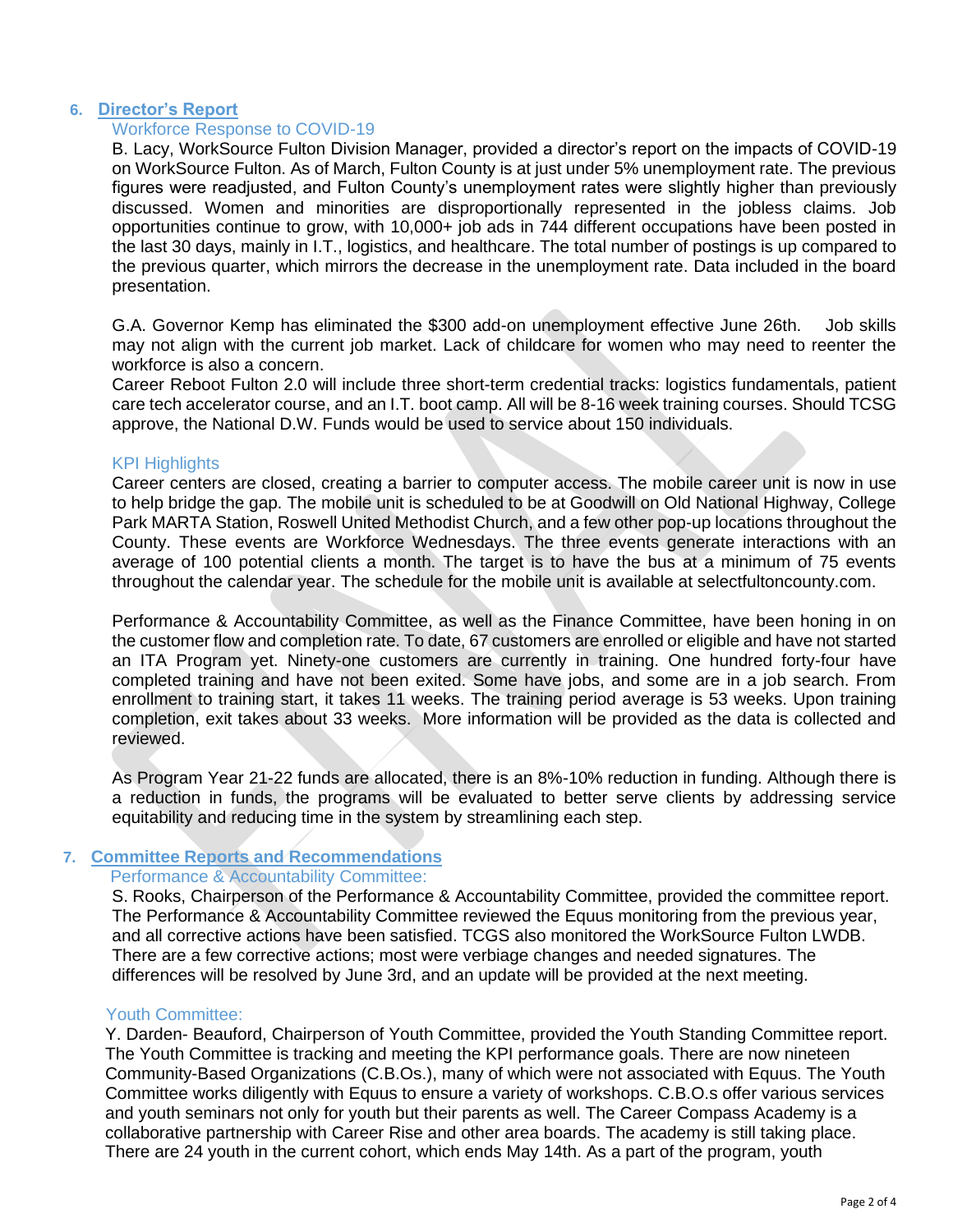participate in presentations from industry experts in various pathways. Board members were allowed to participate, and several have. We will continue to engage the Board and other employers to participate. The Youth Committee will continue its efforts to develop youth partnerships and provide an update at the next board meeting.

# Finance Committee Report:

B. Reid, Chairperson of the Finance Committee, provided the committee report. The committee continues to meet on its monthly schedule with significant participation. The committee reviewed the budget and expenditures and determined that most funds are on track to expense in the required time frame. The Dislocated Worker funds were not being expended as heavily as planned. Programs are currently serving more Adult versus Dislocated Workers; a transfer of funds from Dislocated Worker to Adult was submitted to continue serving the client population coming into the centers. The program year 2021-2022 is approaching, and with that, the new budget needed to be reviewed and approved. The Finance Committee has reviewed and approved the draft budget, and it will be finalized once the allocations from the State are completed.

# **Regional ITA Agreement**

The Regional ITA Agreement is the formal agreement with ITA Providers. Current agreement 50% at participation, 25% completion, and 25% performance outcomes. Should the Regional ITA Agreement be approved, the payment structure will 70% and 30% completion. Performance is tightened on monitoring side, and should the standard not be met, providers will be removed. This change makes permits more effective movement of funds.

**Required Action:** No further action required

**Motioned:** S. Dover **Seconded:** A. Macke

**Motion Acceptance/Declination:** The motion was approved to accept the Regional ITA Agreement by a unanimous vote of the board members. All in favor. No oppositions. No abstentions. The motion carried the acceptance of Regional ITA Agreement as presented.

# **Funds Transfer: Dislocated Worker to Adult**

The Dislocated Worker funds were not being expended as heavily as planned. Programs are currently serving more Adults versus Dislocated Workers. The request is to transfer \$760,326.00 from Dislocated Worker to Adult to continue serving the client population coming into the centers. Document included in packet.

**Required Action:** No further action required

**Motioned:** S. Dover **Seconded:** D. Seem

**Motion Acceptance/Declination:** The motion was approved to accept the funds transfer from Dislocated Worker to Adult by a unanimous vote of the board members. All in favor. No oppositions. No abstentions. The motion carried the acceptance of the funds transfer from Dislocated Worker to Adult as presented.

# Strategic Partnerships and Outreach Committee:

A. Nickerson, Chairperson of the Strategic Partnerships and Outreach Committee, provided the committee report. The Strategic Partnerships and Outreach Committee is responsible for developing partnerships, and there are three the committee are currently of focus. The Ticket to Work program partnership with A.R.C. is continuously progressing without heavy pressure from the Board, and an M.O.U. is in development. An update on enrollment data will be provided for the board meeting. Equus provides the committee with data on referrals to and from current partners. There are 15 referrals, 4 of which have successfully enrolled in W.I.O.A. services. There is a potential partnership between Goodwill and Workforce to bring Goodwill into some of the One-Stop Centers. In addition, WorkSource Fulton and WorkSource DeKalb are developing a partnership with the Department of Family and Child Services. The D.F.A.C.S. pilot program will focus on foster youth that are also parents. Third-Party Sector is a consulting agency working with D.F.A.C.S. and Workforce to ensure a seamless braiding of services for the potential partnership. An update on the next steps will be provided at the next board meeting.

# Executive Committee Report:

Chairperson A. Macke provided the Executive Committee Report. Overall board engagement is excellent. There are some committees that have not been able to meet consistently due to lack of quorum. Committee participation is being evaluated to address discrepancy and aid in increased participation.